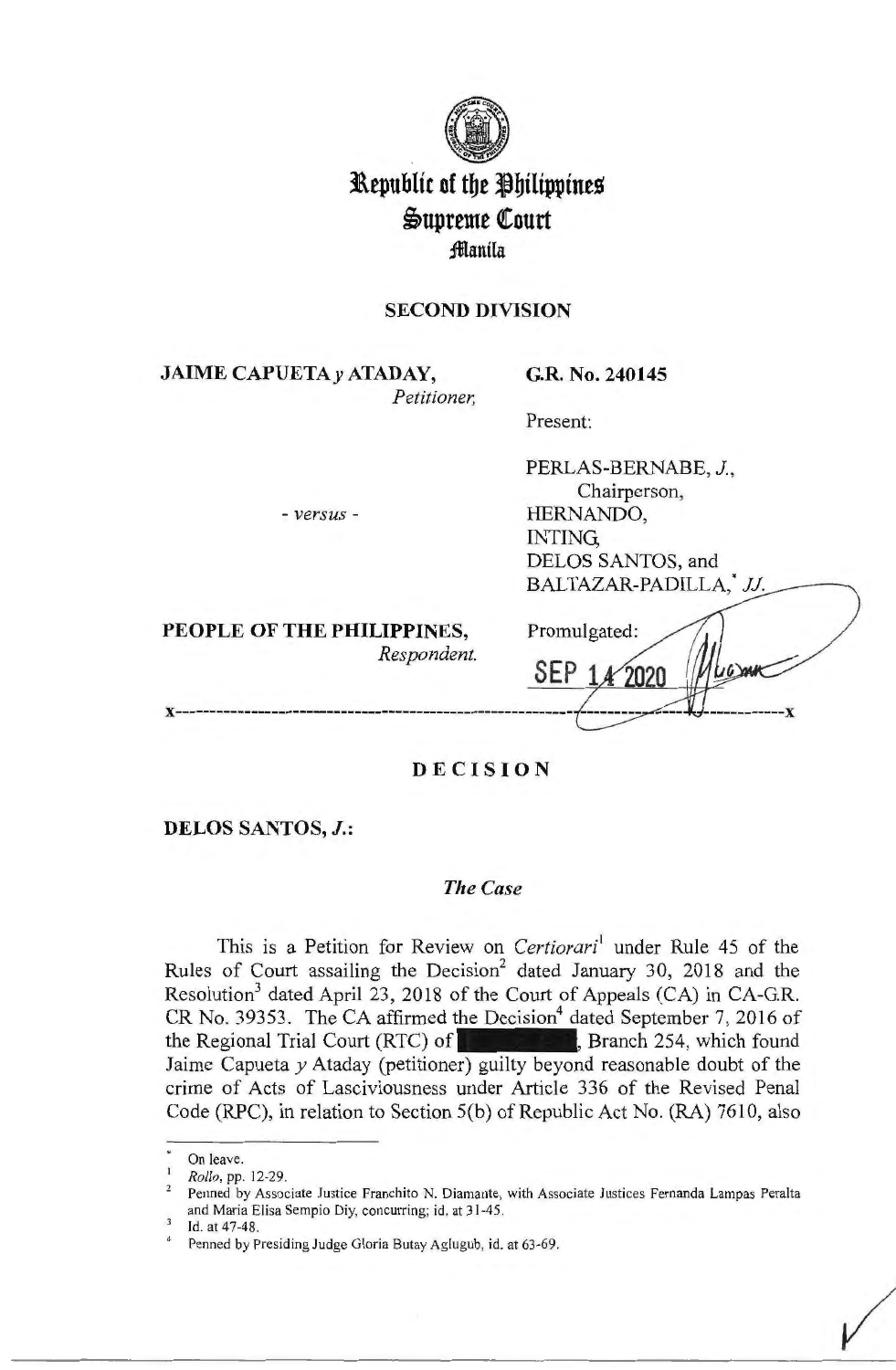known as the Special Protection of Children Against Abuse, Exploitation and Discrimination Act.

#### *The Facts*

Petitioner was charged with violation of Section l0(a) of RA 7610 in an Information which reads:

That on or about November 16, 2008, in the Philippines, and within the jurisdiction of this Honorable Court, the abovenamed accused, with lewd design, did then and there wilfully, unlawfully and feloniously commit acts of child abuse on the person of AAA, a 6-year old minor by touching her legs, arms and private organ, demeaning and degrading her dignity as a child, and which act is prejudicial to her emotional and psychological development against her will and to her damage and prejudice.

CONTRARY TO LAW. 5

Upon arraignment, petitioner pleaded not guilty to the charge. Whereupon, trial ensued.

To prove its case, the prosecution presented as witnesses the victim, AAA;6 the victim's mother, BBB; and *Barangay Tanod* Amel Cariaso *(Tanod* Cariaso). The testimony of the Officer-on-Case, Police Officer II Rhona Mea Padojinog (PO2 Padojinog), $7$  was likewise presented but her testimony was dispensed with after the prosecution and the defense agreed to stipulate thereon.<sup>8</sup>

The evidence of the prosecution showed that in the afternoon of November 16, 2008, AAA and her brother were at the house owned by petitioner's sister. They were playing *bahay-bahayan* with their friend "Len-len" at the foot of the stairs when petitioner came down from the second floor. Upon reaching them at the stairway, petitioner suddenly lifted AAA's skirt, touched her right thigh and vagina, and then left. Horrified by what petitioner did to her, AAA ran home crying and reported the incident to  $BBB.$ 

*<sup>5</sup>*Id. at 63.

In accordance with Amended Administrative Circular No. 83-2015, the identities of the parties, records, and court proceedings are kept confidential by replacing their names and other personal circumstances with fictitious initials, and by blotting out the specific geographical location that may disclose the identities of the victims. To note, the unmodified CA Decision was not attached to the records to verify

the real name of the victim.<br>
<sup>7</sup> Formerly Police Officer I (PO1).<br>
<sup>8</sup> *Rollo*, p. 64. **Id.**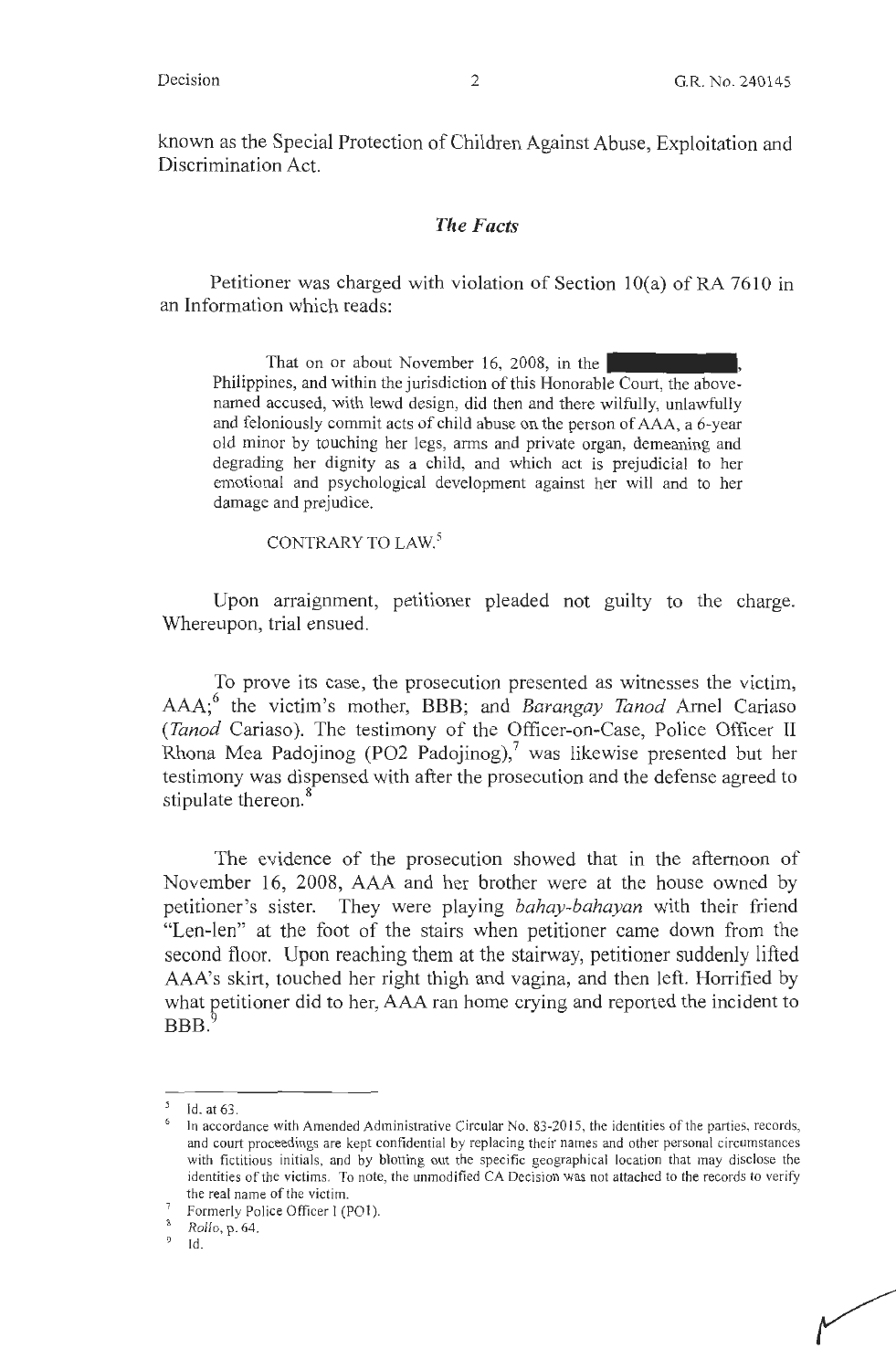*r* 

When BBB learned about what petitioner had done, she immediately confronted petitioner but the latter denied doing anything wrong and instead uttered invectives at her. Petitioner then threatened to punch BBB prompting the latter to bring her daughter to the *barangay* hall and report to the authorities.<sup>10</sup>

Upon receiving the report of AAA and BBB, *Tanod* Cariaso, together with his fellow *tanods,* apprehended petitioner and brought him to the district hospital for medical examination. Thereafter, the *tanods*  accompanied AAA and BBB to the Women and Children's Protection Desk of the **Police Station** where they executed their sworn statements before POI Padojinog. Petitioner was then turned over to the police authorities.<sup>11</sup>

After presenting the testimonies of the witnesses, the prosecution formally offered the following documentary evidence: ( 1) *Sinumpaang Salaysay* of AAA, stating that petitioner had molested her; (2) *Sinumpaang Salaysay* of BBB, stating that she is the mother of AAA and that upon learning what petitioner had done, she accompanied her daughter to the *barangay* hall to report the incident; (3) *Sinumpaang Salaysay* of *Tanod*  Cariaso stating that he and his fellow *tanods* arrested petitioner after receiving the report of AAA and BBB; (4) Birth Certificate of AAA showing her date of birth as February 22, 2002; and (5) Investigation Report dated November 18, 2008 prepared by Officer-on-Case, PO1Padojinog.<sup>12</sup>

In his defense, petitioner denied the charge and testified that in the afternoon of November 16, 2008, he was taking a nap on the second floor of their house. When he had woken up, he wanted to buy some cigarettes. As he was going down the narrow stairway, he tripped and fell to where AAA was standing causing him to accidentally hit AAA. Petitioner then got up and apologized to AAA and then proceeded to the store to buy cigarettes. When petitioner returned home, BBB suddenly began hitting him and accused him of molesting her daughter. BBB thereafter lodged a complaint against him at the *barangay* hall. BBB also demanded for him to pay the amount of PS0,000.00 by way of settlement, but when he refused, the case was filed against him.<sup>13</sup>

#### *The Ruling of the RTC*

The RTC held that while petitioner was charged with violation of Section 10(a) of RA 7610, the facts established during the course of the trial

<sup>&</sup>lt;sup>10</sup> Id. at 64-65.<br><sup>11</sup> Id. at 65.

 $12$  Id.

 $13$  Id. at 65-66.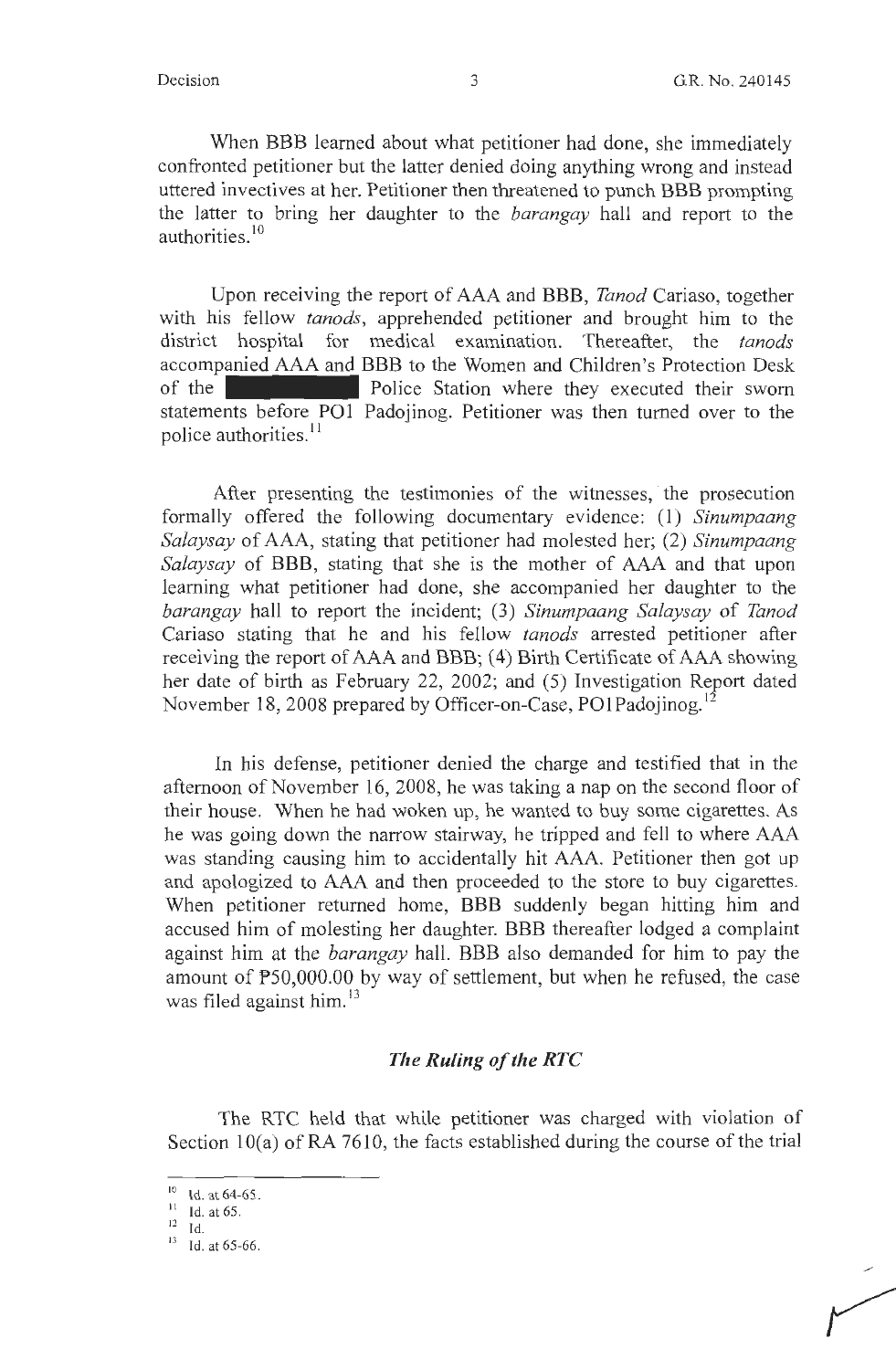showed that the crime actually committed by petitioner is sexual abuse through lascivious conduct and found petitioner to be instead guilty beyond reasonable doubt of violation of Section 5(b), Article III of RA  $7610$ <sup>14</sup> The RTC then rendered a Decision<sup>15</sup> convicting petitioner, the dispositive portion of which reads:

WHEREFORE, in view of all the foregoing, the Court hereby finds accused JAIME CAPUETA y ATADAY *GUILTY* beyond reasonable doubt of violation of Section 5(b), Article III of Republic Act No. 7610, and is hereby sentenced to TWELVE (12) YEARS, TEN (10) MONTHS and TWENTY-ONE (21) DAYS of reclusion temporal as minimum, to FIFTEEN (15) YEARS, SIX (6) MONTHS and TWENTY (20) DAYS of reclusion temporal as maximum; and to pay AAA, the amount of TWENTY THOUSAND (P20,000.00) PESOS as civil indemnity; FIFTEEN THOUSAND (P15,000.00) PESOS as moral damages; and FIFTEEN THOUSAND (P15,000.00) PESOS as fine, the amounts of which shall all bear interest at the rate of six (6%) percent per annum from the date of finality of this judgment until fully paid.

SO ORDERED. <sup>16</sup>

The RTC gave full faith and credence to the testimony of AAA, pointing out that despite her tender age, she did not waiver in her accusation that petitioner molested her by lifting up her skirt and touching her legs, thighs, and vagina. The RTC added that AAA's act in immediately reporting the incident to BBB and to the authorities belied any doubt on her credibility.<sup>17</sup>

On the contrary, the RTC found petitioner's denial of the charge to be unconvincing for being weak in the face of the positive testimony of AAA. The RTC further pointed out that petitioner even admitted being at the scene of the crime at the exact time and date of its commission.<sup>18</sup>

#### *The Ruling of the CA*

The CA affirmed the ruling of the RTC that the prosecution had duly proven the elements of the crime of Acts of Lasciviousness, under the RPC, as well as lascivious conduct under Section 5(b) of RA 7610. The CA held that the prosecution was able to prove AAA's minority at the time of the incident and that petitioner exercised intimidation over AAA and committed lascivious conduct against her by touching her legs, arm, and vagina.<sup>19</sup>

<sup>&</sup>lt;sup>14</sup> Id. at 66-68.<br><sup>15</sup> Id. at 63-69.

<sup>&</sup>lt;sup>16</sup> Id. at 69.

 $17$  Id. at 68.<br>18 Id. at 68-69.

<sup>&</sup>lt;sup>19</sup> Id. at 35-42.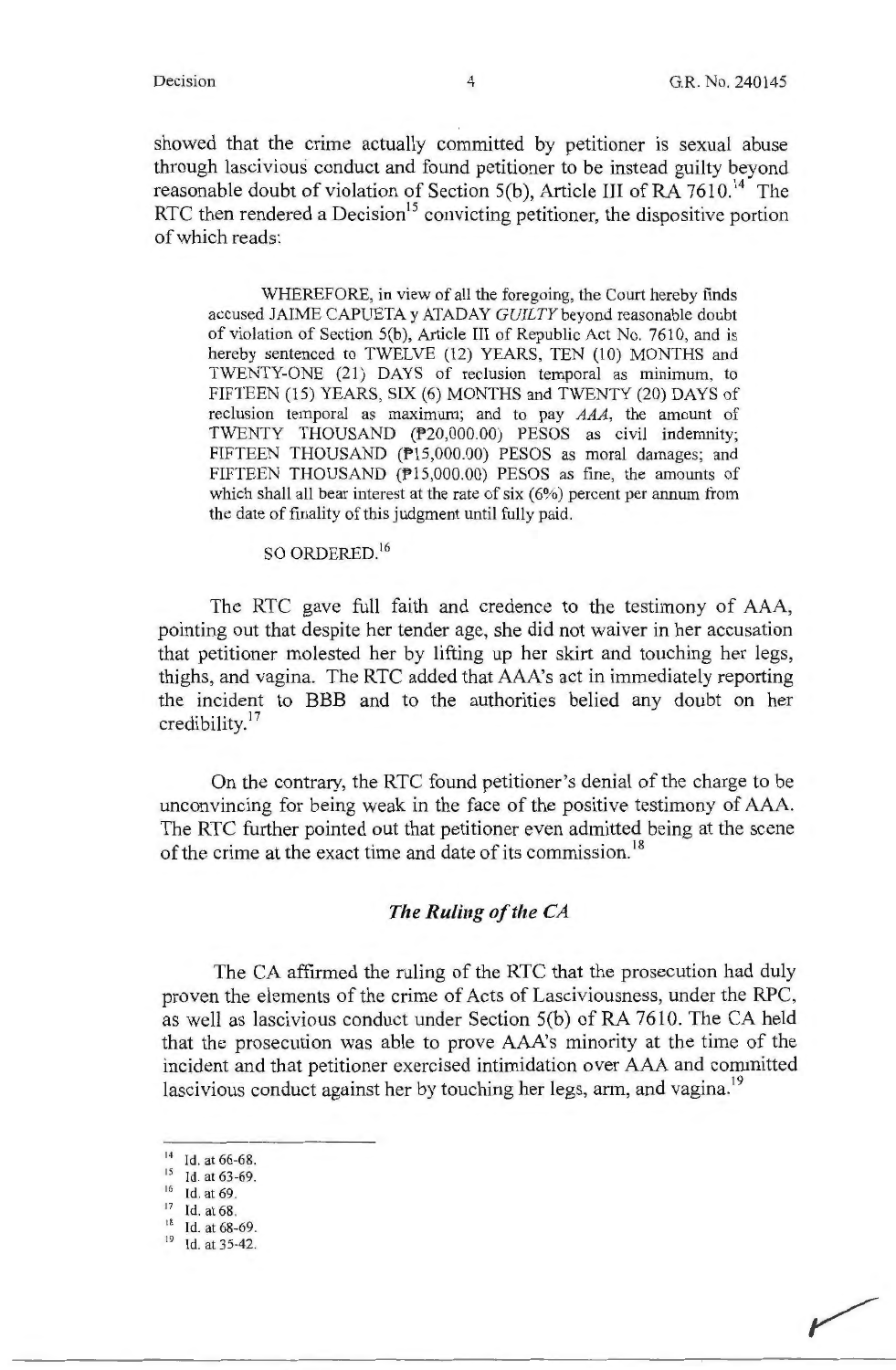The CA upheld the credibility of AAA noting that she remained consistent in her account of the horrid experience in the hands of petitioner and even maintained that petitioner's act of touching her vagina was intentional.<sup>20</sup> On the other hand, the CA rejected petitioner's denial and lack of intent on the part of petitioner for his failure to present clear and convincing evidence to support his claim.<sup>21</sup>

The CA, however, modified the penalty imposed by the RTC noting the absence of mitigating or aggravating circumstances in the commission of the crime. The CA then rendered the herein assailed Decision, $2^2$  the dispositive portion of which reads:

**WHEREFORE,** the instant appeal is **DENIED.** The September 7, 2016 *Decision* of the Regional Trial Court, Branch 254, (RTC) in the case docketed as Criminal Case No. 08-0956 is hereby **AFFIRMED WITH MODIFICATION** in that the accused-appellant is hereby sentenced to suffer an indeterminate penalty of *twelve (12) years and one (1) day of reclusion temporal in its minimum period, as minimum, to fifteen (15) years, six (6) months, and twenty (20) days of reclusion temporal in its medium period, as maximum.* 

All other aspects of the *fallo* of the assailed Decision **STAND**.

# **SO ORDERED.<sup>23</sup>**

#### *The Issue*

Whether the CA committed grave error in affirming the RTC's ruling that petitioner is guilty beyond reasonable doubt of Acts of Lasciviousness, in relation to Section 5(b) of RA 7610.

#### *Petitioner's Arguments*

Petitioner contends that the prosecution failed to prove all the elements of Section S(b) of RA 7610. First, petitioner asserts that criminal intent on his part is wanting since the records are bereft of any evidence showing that he had the intention of touching, either directly or indirectly, the private parts of AAA. Petitioner likewise argues that the Information filed against him did not allege the presence of the second element of Section 5(b), *i.e.*, that the act is performed with a child exploited in prostitution or subjected to other sexual abuse, and that neither was there an attempt on the part of the prosecution to prove the same. Thus, his

<sup>&</sup>lt;sup>20</sup> Id. at 39-40.<br><sup>21</sup> Id. at 38 and 42-43.<br><sup>22</sup> Id. at 31-45.<br><sup>23</sup> Id. at 44.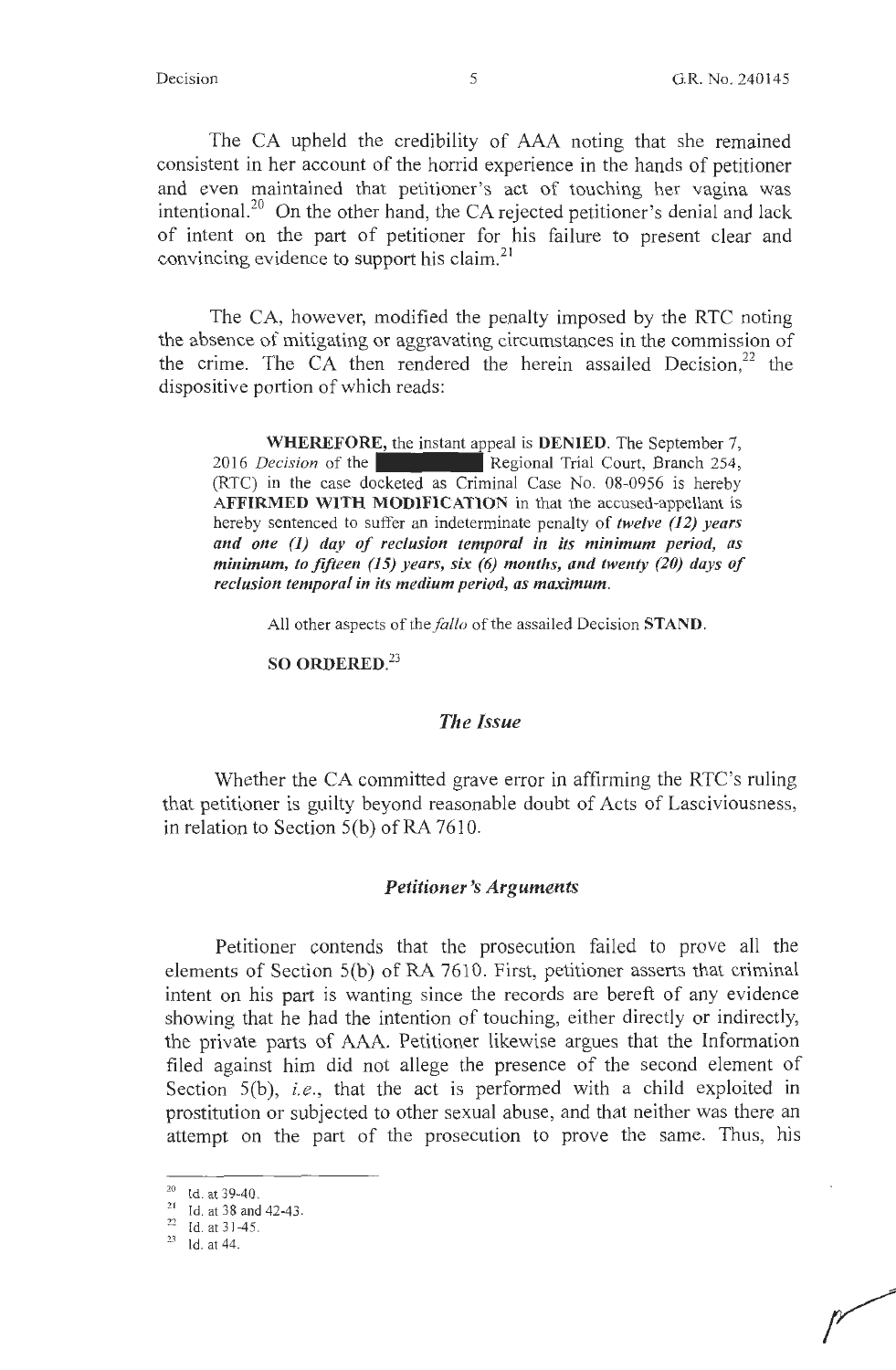constitutional right to be informed of the nature and cause of accusation against him was violated.

#### *The Ruling of the Court*

The Court finds no merit in the petition.

Section S(b), Article III of RA 7610 provides:

**Section 5.** *Child Prostitution and Other Sexual Abuse.* - Children, whether male or female, who for money, profit, or any other consideration or due to the coercion or influence of any adult, syndicate or group, indulge in sexual intercourse or lascivious conduct, are deemed to be children exploited in prostitution and other sexual abuse.

The penalty of reclusion temporal in its medium period to reclusion perpetua shall be imposed upon the following:

**xxxx** 

(b) Those who commit the act of sexual intercourse or lascivious conduct with a child exploited **in**  prostitution or subject to other sexual abuse; *Provided,* That when the victims is under twelve (12) years of age, the perpetrators shall be prosecuted under Article 335, paragraph 3, for rape and Article 336 of Act No. 3815, as amended, the Revised Penal Code, for rape or lascivious conduct, as the case may be: *Provided,* That the penalty for lascivious conduct when the victim is under twelve (12) years of age shall be *reclusion temporal* in its medium period; and

**xxxx** 

The elements of sexual abuse under Section 5, Article III of RA 7610 are as follows:

1. The accused commits the act of sexual intercourse or *lascivious conduct;* 

2. The said act is performed with a child exploited in prostitution *or subjected to other sexual abuse;* and

24 *age.*  3. The child, whether male or female, is *below 18 years of* 

Concomitantly, pursuant to Section S(b) of RA 7610, when the victim is under 12 years of age, the perpetrator shall be prosecuted under Article

<sup>24</sup>*Monroy v. People,* GR. No. 235799, July 29, 2019.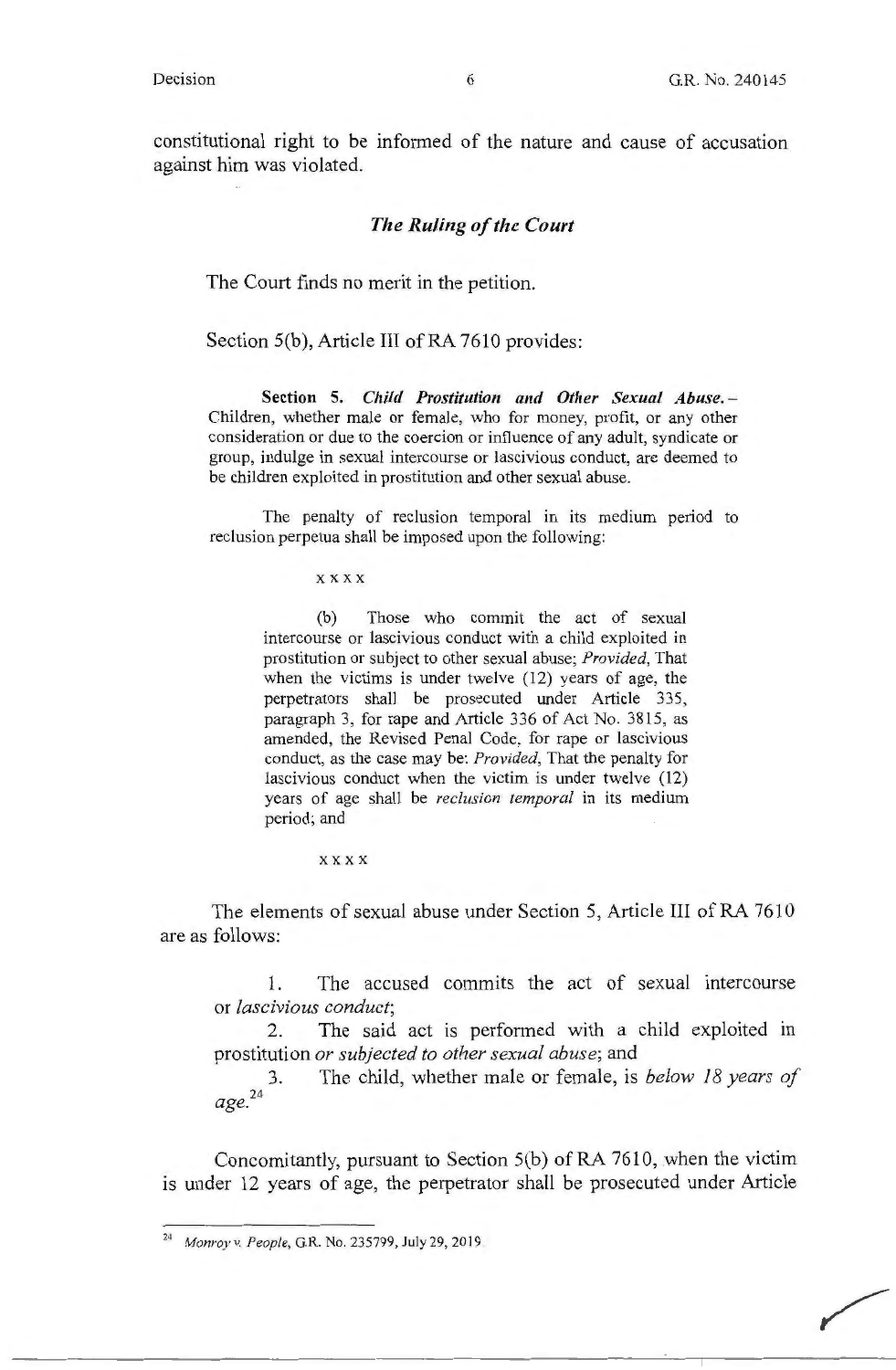336 of the RPC for lascivious conduct, which requires the presence of the following elements for its commission: (a) the offender commits any **act of lasciviousness or lewdness;** (b) the lascivious act is done under any of the following circumstances: (i) by using force or intimidation; *(ii)* when the offended party is deprived of reason or otherwise unconscious; or *(iii)* **when**  the offended party is under twelve  $(12)$  years of age; and  $(c)$  the offended party is another person of either sex.<sup>25</sup>

All the elements of sexual abuse under Section 5 of RA 7610 and Acts of Lasciviousness under the RPC have been proven by the prosecution beyond reasonable doubt in the present case.

First element. It has been proven beyond reasonable doubt that petitioner committed lascivious conduct against AAA. Lascivious conduct is defined in Section 2(h) of the Implementing Rules and Regulations (IRR) of RA 7610 as:

The intentional touching, either directly or through clothing, of the genitalia, anus, groin, breast, inner thigh, or buttocks, or the introduction of any object into the genitalia, anus or mouth, of any person, whether of the same or opposite sex, with an intent to abuse, humiliate, harass, degrade, or arouse or gratify the sexual desire of any person, bestiality, masturbation, lascivious exhibition of the genitals or pubic area of a person. 26

In this case, the trial court found AAA's testimony that petitioner molested her by lifting up her skirt and touching her legs, thighs, and vagina to have been given in a clear, candid, and categorical manner, worthy of faith and belief. Moreover, AAA positively identified petitioner as her molester.

In *Quimvel v. People,<sup>27</sup>*the Court ruled:

Well-settled is the rule that, absent any clear showing of abuse, arbitrariness or capriciousness committed by the lower court, its findings of facts, especially when affirmed by the Court of Appeals, are binding and conclusive upon this Court. This is so because the observance of the deportment and demeanor of witnesses are within the exclusive domain of the trial courts. Thus, considering their unique vantage point, trial courts are in the best position to assess and evaluate the credibility and truthfulness of witnesses and their testimonies.<sup>28</sup>

<sup>25</sup>*Fianza* v. *People,* 815 Phil. 379, 389-390(2017). 26 *Awas* v. *People,* 811 Phil. 700, 709 (2017). 27 808 Phil. 889, 927-928 (2017).

<sup>28</sup> Id. at 927-928.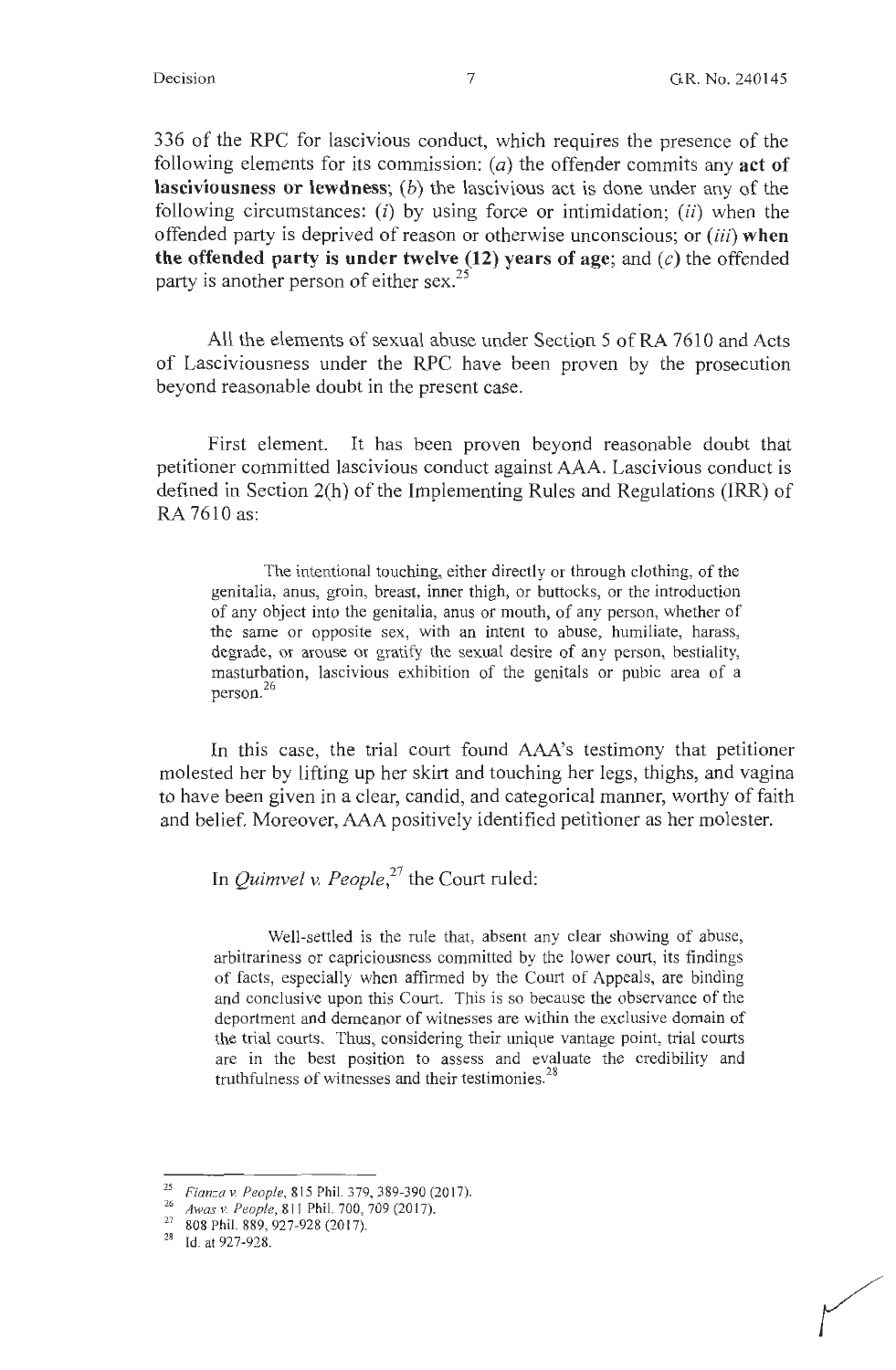Petitioner's defense that he had no criminal intent or lewd design necessarily fails in the face of the competent and firm testimony of AAA that petitioner groped her private parts with the intent of molesting and demeaning her. Moreover, petitioner's alibi that he merely tripped and fell from the stairs causing him to accidentally hit AAA was not only unsubstantiated, it was successfully belied by AAA. Even on cross examination, AAA remained consistent in her testimony that petitioner did not fall or stumble from the stairs but that petitioner in fact approached her, reached for her legs before he lifted her skirt and touched her vagina. As the CA aptly ratiocinated, the fact that AAA went home crying and terrified after what petitioner had done clearly demonstrated that she was intimidated by petitioner and was subjected to an act so malicious and appalling that she felt violated. The Court has repeatedly held that when the offended parties are young and immature girls, as in this case, courts are inclined to lend credence to their version of what transpired, considering not only their relative vulnerability, but also the shame and embarrassment to which they would be exposed if the matter about which they testified were not true.<sup>29</sup>

Second element. The fact that petitioner performed the lewd acts with a child within the purview of sexual abuse is established.

In *Quimvel,* the Court held that Section 5, paragraph (b) of RA 7610 which punishes sexual intercourse or lascivious conduct committed on a child subjected to other sexual abuse covers not only a situation where a child is abused for profit but also one in which a child, through coercion, intimidation or influence, engages in sexual intercourse or lascivious conduct. Hence, the law punishes not only child prostitution but also other forms of sexual abuse against children. $30$ 

As case law has it, intimidation need not necessarily be irresistible. In *People v. Tulagan*,<sup>31</sup> the Court further explained:

It is sufficient that some compulsion equivalent to intimidation annuls or subdues the free exercise of the will of the offended party. This is especially true in the case of young, innocent and immature girls who could not be expected to act with equanimity of disposition and with nerves of steel. Young girls cannot be expected to act like adults under the same circumstances or to have the courage and intelligence to disregard the threat.<sup>32</sup>

<sup>&</sup>lt;sup>29</sup> *People v. Sanico*, 741 Phil. 356, 374 (2014).<br><sup>30</sup> Id. at 917.<br><sup>31</sup> G.R. No. 227363, March 12, 2019.

<sup>32</sup> Id.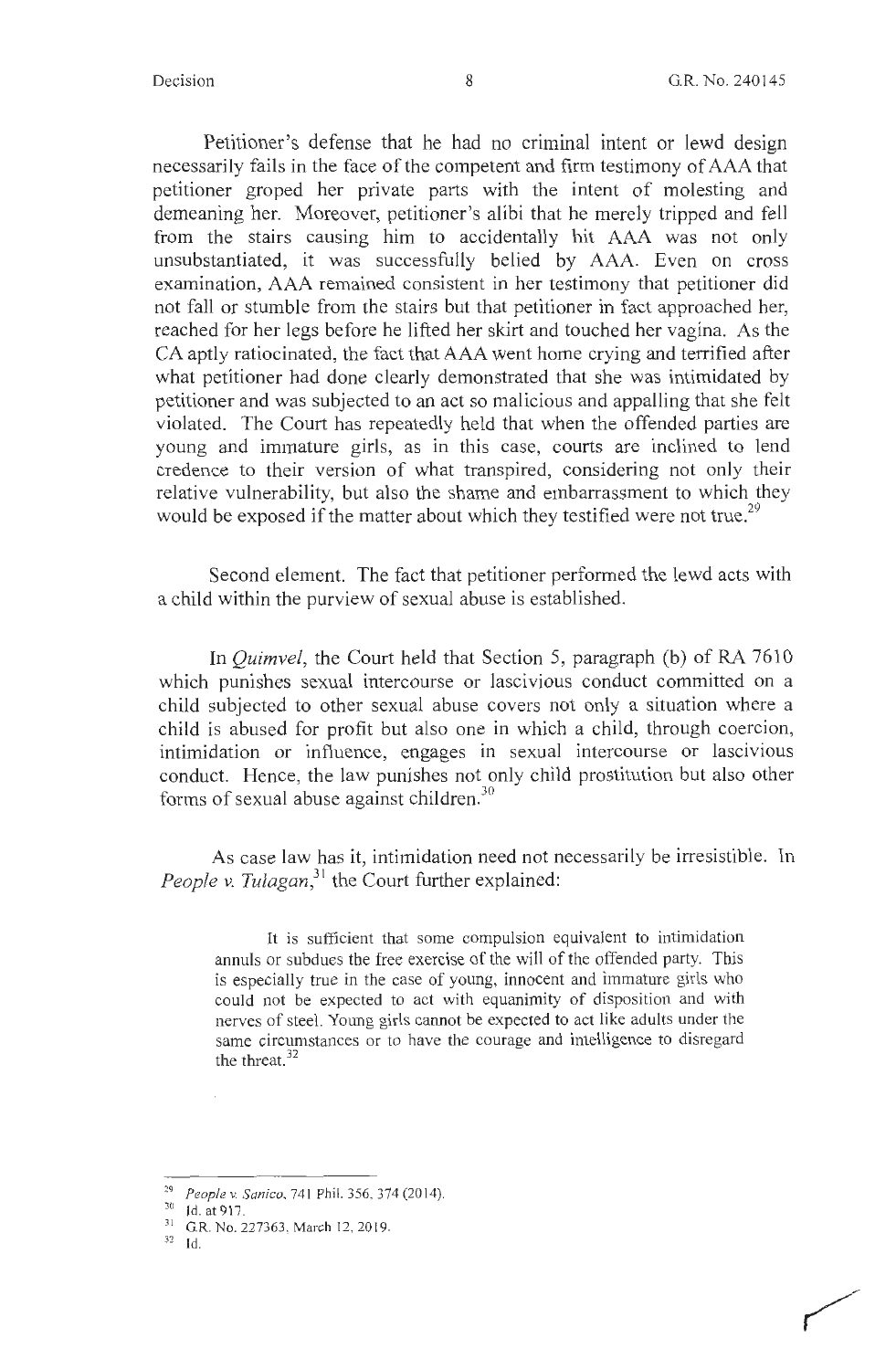Moreover, the absence of force or intimidation is immaterial where the victim of the acts of lasciviousness is below 12 years of age,  $33 \text{ such as in this}$ case.

Third element. AAA's minority was duly established by her birth certificate which shows that she was only at the tender age of six (6) years old when the crime was committed.

Contrary to the contention of petitioner, the Information filed against him sufficiently alleged the element that the lascivious act was committed against a child subjected to sexual abuse. While the Information charged petitioner of violation of Section 10(a) of RA 7610, his conviction of Section  $5(b)$ , Article III of the same Act did not violate petitioner's constitutional right to be informed of the nature and cause of accusation against him. The Court held in *Tulagan: <sup>34</sup>*

The failure to designate the offense by statute, or to mention the specific provision penalizing the act, or an erroneous specification of the law violated, does not vitiate the information if the facts alleged clearly recite the facts constituting the crime charged, for what controls is not the title of the information or the designation of the offense, but the actual facts recited in the information.<sup>35</sup>

In *Escalante v. People,<sup>36</sup>*the Court further explained that:

It is doctrinal that it is not the title of the complaint or information which is controlling but the recital of facts contained therein. The information must sufficiently allege the acts or omissions complained of to inform a person of common understanding what offense he is being charged with  $\frac{1}{x}$  in other words the elements of the crime must be clearly stated. x x x.<sup>37</sup>

In this case, the body of the Information charging petitioner contains an averment of the acts committed which unmistakably describes acts punishable under Section  $5(b)$ , Article III of RA 7610. The Information evidently recites the ultimate facts and circumstances constituting the offense for which petitioner was found guilty of. The Information, in fact, specifically alleges that petitioner committed acts of child abuse. Hence, petitioner cannot be said to have not been apprised of the nature and cause of accusation against him. The absence of the phrase "exploited in prostitution or subject to other sexual abuse" or even the specific mention of "coercion"

<sup>33</sup> See *Awas v. People,* supra note 26, at 707. 34 *People v. Tulagan,* supra note 3 I.

 $rac{36}{37}$  811 Phil. 769 (2017).<br> $rac{36}{10}$  at 782.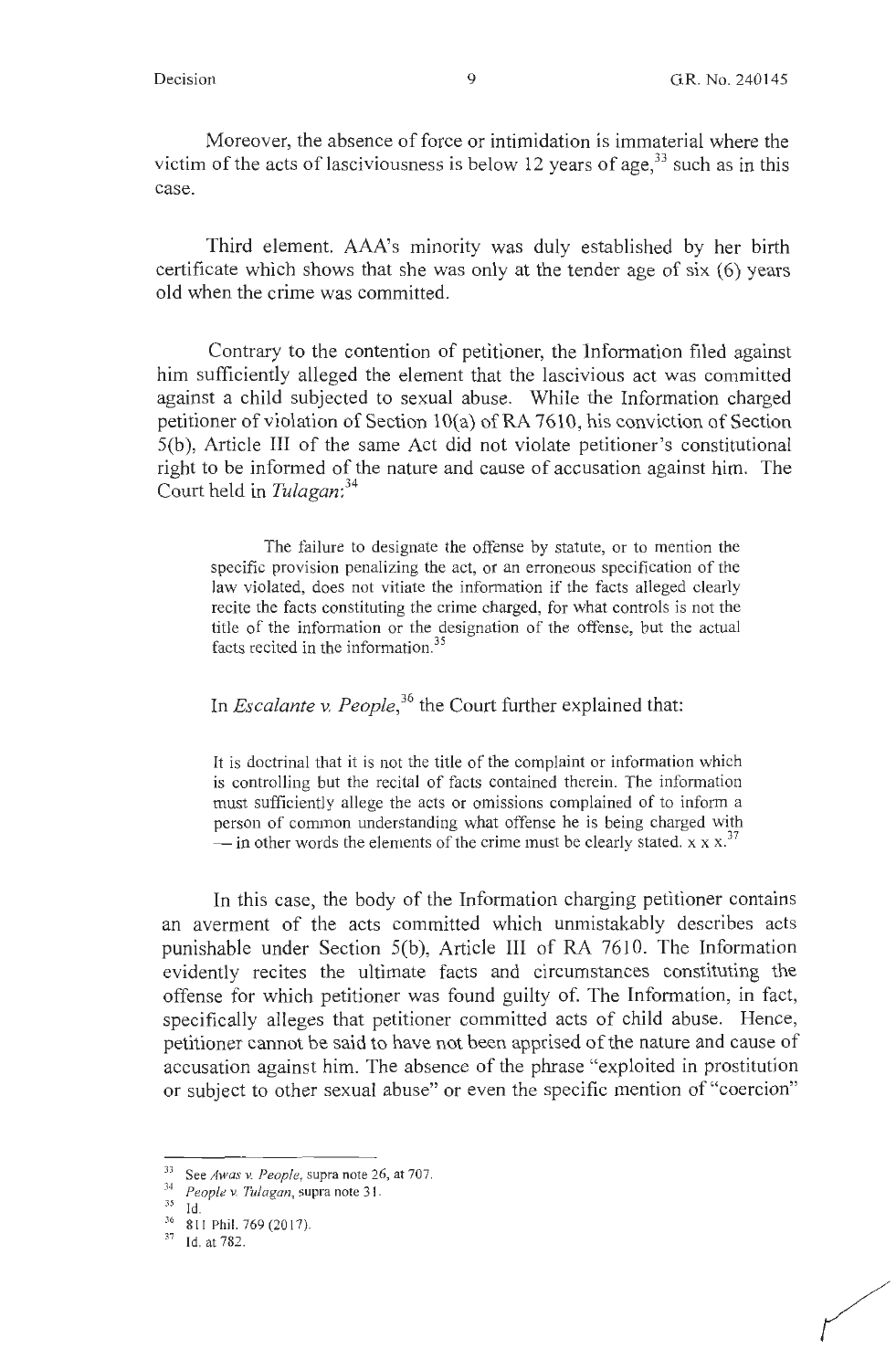or "influence" is not a bar for the Court to uphold the finding of guilt against an accused for violation of RA  $7610^{38}$ 

In fine, both the Information and the evidence on record spell out a case of child abuse through lascivious conduct punishable under Section 5(b) of RA 7610. Perforce, the Court finds no reason to reverse the CA's finding of guilt beyond reasonable doubt against petitioner.

Anent the proper penalty to be imposed, under Section 5 of RA 7610, the penalty for lascivious conduct, when the victim is under 12 years of age, shall be *reclusion temporal* in its medium period, which ranges from 14 years, eight  $(8)$  months and one  $(1)$  day to 17 years and four  $(4)$  months. Accordingly, applying the Indeterminate Sentence Law,  $39$  the maximum term of the indeterminate penalty shall be that which could be properly imposed under the law, which is 15 years, six (6) months and 20 days of *reclusion temporal.* On the other hand, the minimum term shall be within the range of the penalty next lower in degree, which is *reclusion temporal* in its minimum period, or 12 years and one (1) day to 14 years and eight (8) months.<sup>40</sup> Thus, the CA properly imposed the indeterminate penalty of 12 years and one (1) day of *reclusion temporal* in its minimum period, as minimum, to 15 years, six (6) months, and 20 days of *reclusion temporal* in its medium period, as maximum.

The Court, however, deems it prudent to revise the award of damages in order to conform with recent jurisprudence. In *Tulagan,* the Court has declared that in cases of Acts of Lasciviousness under Article 336 of the RPC, in relation to Section 5(b) of RA 7610, the award of civil indemnity and moral damages should now be fixed in the amount of P50,000.00 each, taking into account that the imposable penalties for the said crimes are within the range of *reclusion temporal.* Moreover, in order to deter deleterious and wanton acts of elders who abuse and corrupt the youth, exemplary damages in the amount of P50,000.00 should likewise be awarded.

**WHEREFORE,** the instant Petition for Review on *Certiorari* is **DENIED.** Accordingly, the Decision dated January 30, 2018 and the Resolution dated April 23, 2018 of the Court of Appeals in CA-G.R. CR No. 39353 are hereby **AFFIRMED** with **MODIFICATION** on the award of damages. Petitioner Jaime Capueta *y* Ataday is **ORDERED** to pay the victim, AAA, the amounts of P50,000.00 as civil indemnity, P50,000.00 as moral damages, and P50,000.00 as exemplary damages. An interest at the

<sup>38</sup> See *Quimvel v. People,* supra note 27. 39 Act No. 4103, as amended. 40 *People v. Tulagan,* supra note 3 1.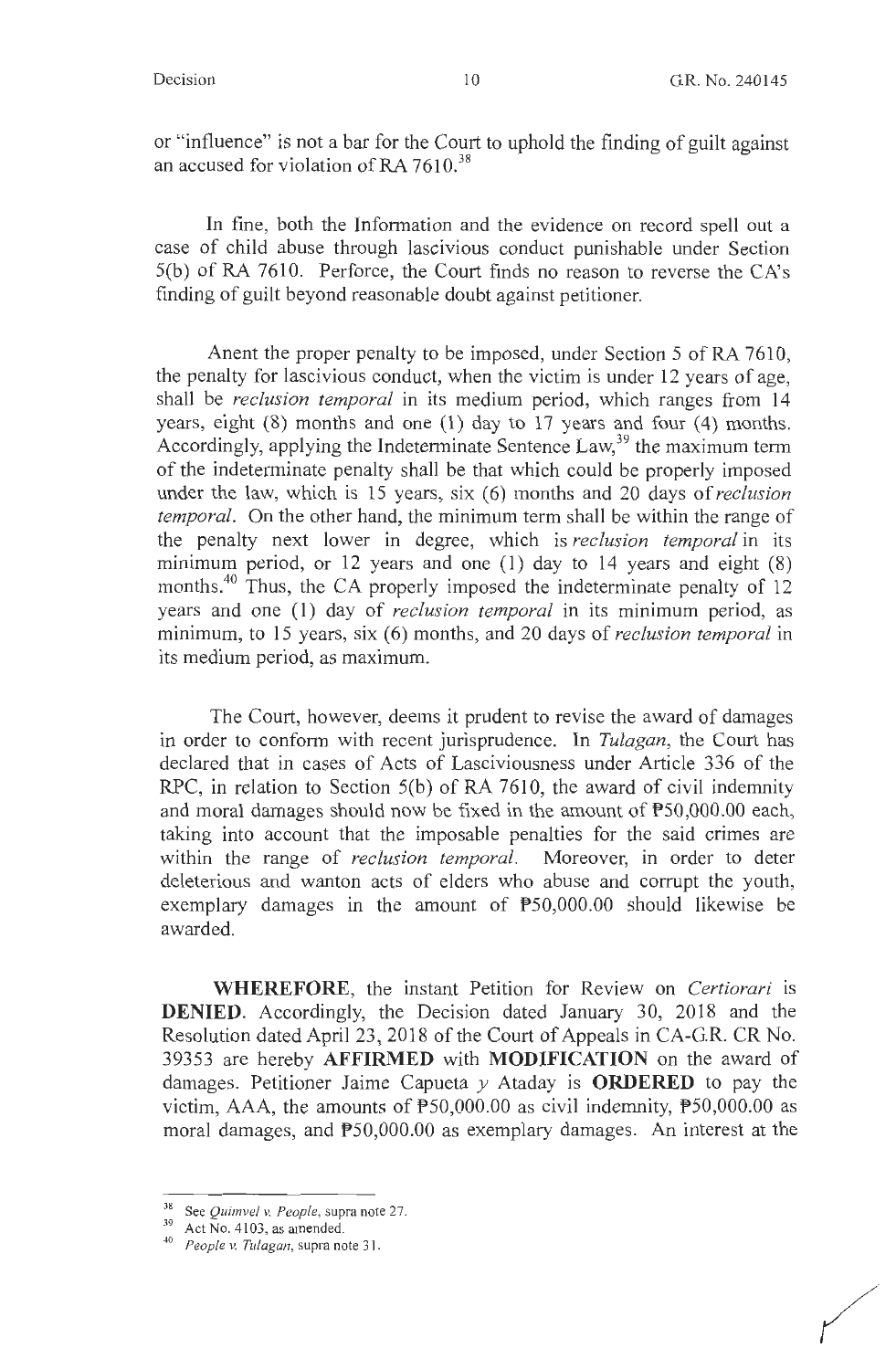legal rate of six percent (6%) *per annum* is also imposed on the total judgment award computed from the finality of this Decision until fully paid.

# **SO ORDERED.**

**EDGARDO L. DELOS SANTOS** Associate Justice